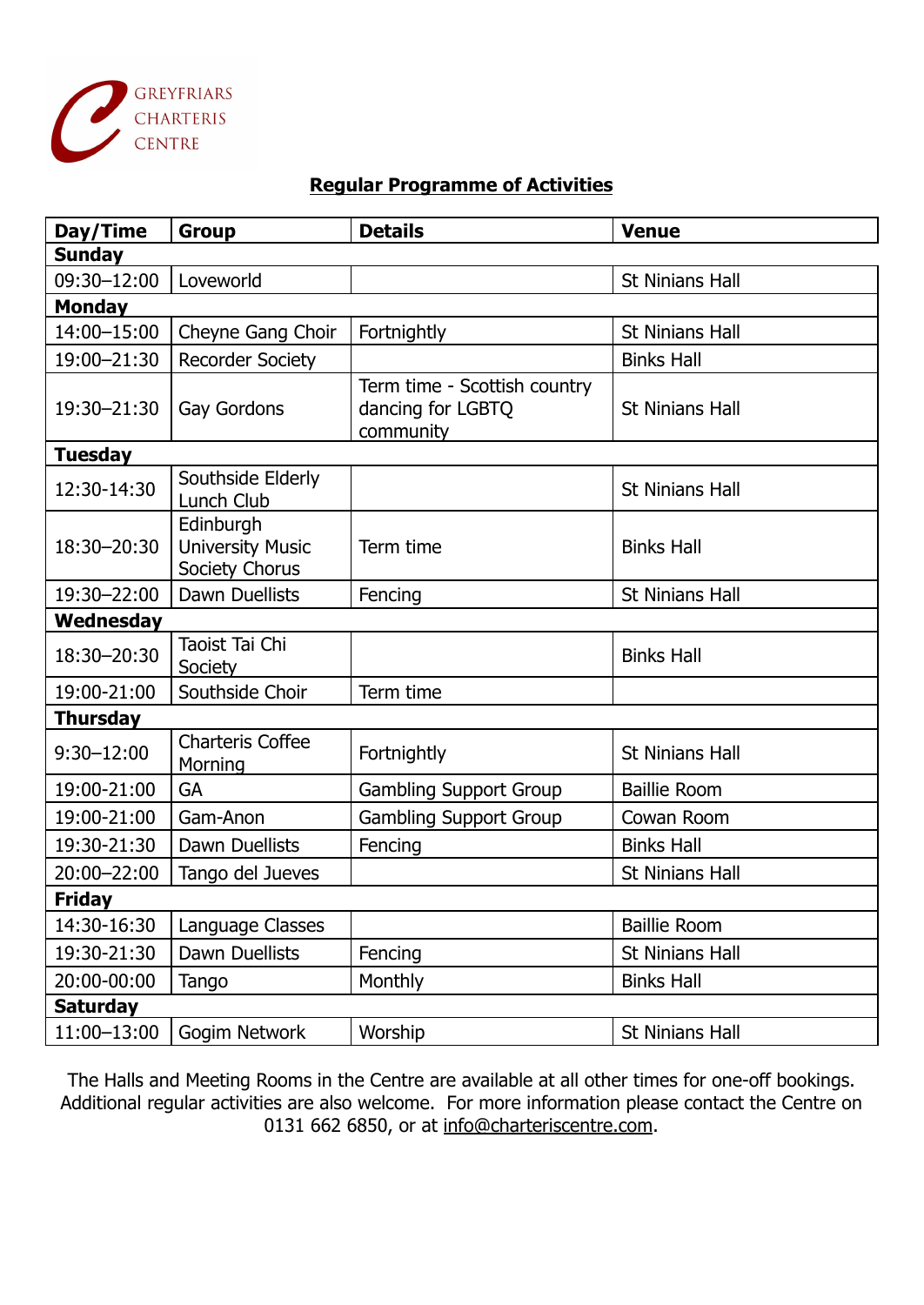

## **Group Profiles**

- **Southside Community Choir** We are a mixed voice community choir with around 50 members - a diverse friendly group, young and old. The Choir was founded by Seonaid Lynn, our Musical Director. Our accompanist is Donald Thomson who is also a published composer of piano music. We sing a wide range of songs and hold two main concerts each year in December and May. We don't hold auditions; new members are welcome when rehearsals start each September and January. We offer potential members a 2 week free trial.
- **● Society of Recorder Players -** The Society of Recorder Players, which was established over eighty years ago, has a membership of over 1,400 throughout Great Britain and Ireland and the wider world. The Edinburgh Branch meets weekly from September to June on Monday evenings, playing all sizes of recorder from sopranino to contra-bass. Repertoire ranges from medieval to modern. The branch gives two concerts a year at Christmas and in the Summer. There are no auditions and new members are always welcome. Current yearly subscriptions are £83 full member, £153 household membership, £30 student member, and the subscription includes a quarterly magazine. More information is available at [https://www.srp.org.uk/edinburgh.](https://www.srp.org.uk/edinburgh)
- **● Tango '**Tango del jueves' is a not for profit, volunteer run, Argentine Tango practica where tango dancers of all abilities can come dance or practice in a safe, friendly environment. We also encourage our upcoming DJs to play their tango tunes for us. Happening every Thursday evening in St Ninians Hall at 7.15-9.45, the entry fee (including teas, coffee and snacks) is £4. On the first Friday of each month the same TDJ team host our 'Milonga del viernes' in the recently refurbished, beautiful Binks Hall. The entry fee is £8 and we are always ready to welcome our regulars and visitors alike. Check our Facebook page or email us at tangodeljueves@gmail.com for more information.
- **●**

## **Office Tenants**

- Social Enterprise Hub Offices: **Edinburgh Social Enterprise**
- Cowan 1: **Grassmarket Community Project**
- Cowan 3:
- Cowan 4: **Street Pastors** We are a charity with the principle aim of being the church's response to issues in the community by listening, helping and caring for people in need on the streets in the night time economy. Help is given on a strict unconditional and non-judgemental basis to anyone found in need – no matter who the person is or the nature of their need.
- Room 4: **KWiSA**
- $\bullet$  Room 5:
- Room 6: **Grassmarket Project Theatre** Artistic Director Jeremy Weller and Producer Mark Traynor collaborate with individuals and communities to devise and create performances from their experiences that they then perform in. The Telegraph: "A visionary Company…" The Stage: "Amazing, moving visceral work for the stage".
- Room 7-9: **Scottish Love in Action -** We have big dreams to improve the lives of children and young people in India. We partner with Indian projects so children and young people can